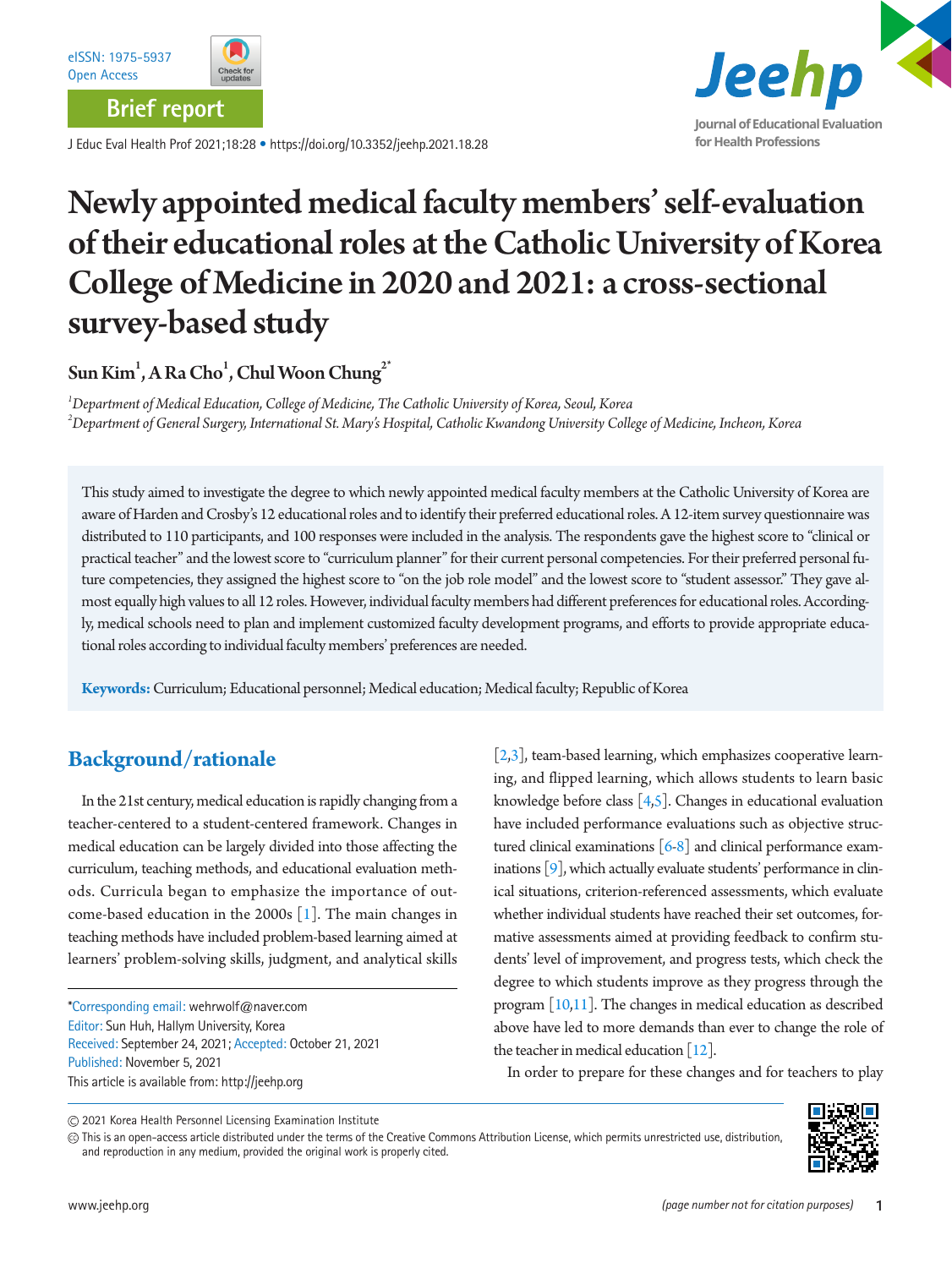

their proper roles in students' education, it is necessary to confirm faculty members' perceptions about the role of the teacher in medical education. Efforts to improve educational competencies through faculty development programs are important in areas where the teacher's role is lacking. From the academic institution's point of view, information on teachers' perceptions can be used to plan and implement customized faculty development programs to address areas where teachers' roles in medical education are insufficient.

### **Objectives**

This study aimed to obtain the results from self-evaluations of newly appointed medical faculty members of the Catholic University of Korea College of Medicine on Harden and Crosby's 12 roles of a teacher in 2020 and 2021. Specifically, the responses for 12 roles were compared according to 3 points of view: importance to the program, current competencies, and preferred future competencies.

#### **Ethics statement**

This study was approved by the Institutional Review Board (IRB) of Songeui Medical Campus, the Catholic University of Korea (IRB approval no., MC21EIDI0093). A waiver of informed consent was also included in the IRB approval.

## **Study design**

This is a survey result-based cross-sectional descriptive study.

#### **Setting**

The survey questionnaire was provided in print form after a faculty development workshop (held on February 1, 2021 for participants appointed in 2020 and on May 17, 2021 for participants appointed in 2021).

#### **Participants**

The participants were all 110 newly appointed faculty members of the Catholic University of Korea College of Medicine in 2020 and 2021. Out of 105 questionnaires received, 5 had some missing data and were excluded from the study. The final data analysis was done on 100 questionnaires with adequate data available in the analyzable form. No demographic information was gathered from participants.

All 12 items of the measurement tool were analyzed as variables.

#### **Data source/measurement**

The data were participants' responses to a 12-item survey questionnaire, which consisted of a total of 12 roles classified into 6 categories, each with 2 items, including information provider, role model, facilitator, examiner, planner, and resource developer. This measurement tool was developed by Harden and Crosby [\[13\]](#page-4-10) on the role of the teacher as given in AMEE Guide No. 20. Permission to use this tool was received from the corresponding author of the tool. The original English form was used for the survey. Since this is a widely used tool, separate validity and reliability testing was not done. The 12 roles were described in the questionnaire and participants were asked to rate, on a 5-point Likert scale, the relevance to the medical school of each of the 12 roles identified where  $1 = none$ ,  $2 =$  little,  $3 =$  some,  $4 =$  considerable, and  $5 = \text{great}$  ([Table 1\)](#page-2-0).

#### **Bias**

All target subjects were recruited; therefore, there was no bias in selecting participants. The causes of the 5 non-responses and 5 incomplete responses were not sought.

#### **Study size**

All target subjects were recruited for the survey. No sample size estimation was done.

#### **Statistical methods**

The quantitative data collected from this study were analyzed using IBM SPSS ver. 21.0 (IBM Corp., Armonk, NY, USA) to compare the responses according to 3 points of view. The raw data are available from Dataset 1.

#### **Main results**

Newly appointed faculty members assigned the highest score to "clinical or practical teacher" (3.89) and the lowest score to "curriculum planner" (3.08) for their own current personal competencies. They also assigned the highest score to "on the job role model" (4.26) and the lowest score to "student assessor" (3.59) for their own preferred personal future competencies ([Table 1\)](#page-2-0).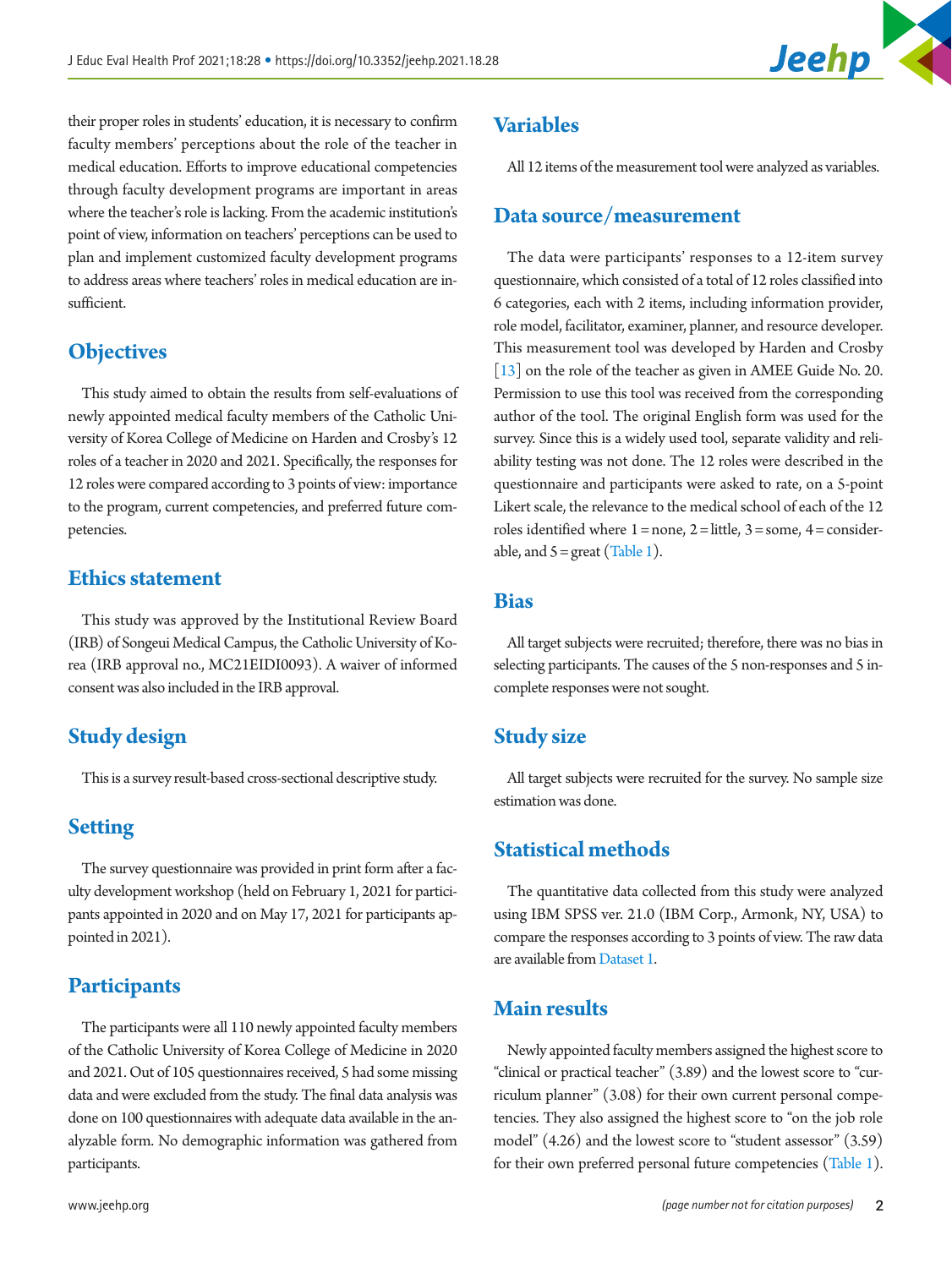

<span id="page-2-0"></span>

|  | Table 1. Mean scores of 100 new faculty members for the 12 roles of the medical teacher |  |  |  |  |  |
|--|-----------------------------------------------------------------------------------------|--|--|--|--|--|
|--|-----------------------------------------------------------------------------------------|--|--|--|--|--|

| Category             | 12 roles                      | Current personal competen-<br>cies <sup>a)</sup> | Importance to medical school<br>teaching program | Preferred personal future<br>competencies |  |
|----------------------|-------------------------------|--------------------------------------------------|--------------------------------------------------|-------------------------------------------|--|
| Information provider | Lecture in classroom setting  | $3.55 \pm 0.85$                                  | $4.05 \pm 0.77$                                  | $3.75 \pm 0.93$                           |  |
|                      | Clinical or practical teacher | $3.89 \pm 0.81$                                  | $4.40 \pm 0.68$                                  | $4.20 \pm 0.79$                           |  |
| Role model           | On the job role model         | $3.84 \pm 0.81$                                  | $4.35 \pm 0.71$                                  | $4.26 \pm 0.77$                           |  |
|                      | Teaching role model           | $3.58 \pm 0.91$                                  | $3.97 \pm 0.78$                                  | $3.95 \pm 0.90$                           |  |
| Facilitator          | Mentor, personal advisor      | $3.58 \pm 1.00$                                  | $4.09 \pm 0.72$                                  | $4.07 \pm 0.80$                           |  |
|                      | Learning facilitator          | $3.43 \pm 1.00$                                  | $4.09 \pm 0.74$                                  | $3.94 \pm 0.89$                           |  |
| Examiner             | Student assessor              | $3.36 \pm 1.00$                                  | $3.94 \pm 0.79$                                  | $3.59 \pm 0.92$                           |  |
|                      | Curriculum evaluator          | $3.10 \pm 1.16$                                  | $3.91 \pm 0.84$                                  | $3.67 \pm 0.94$                           |  |
| Planner              | Curriculum planner            | $3.08 \pm 1.29$                                  | $4.02 \pm 0.84$                                  | $3.69 \pm 0.98$                           |  |
|                      | Course organizer              | $3.13 \pm 1.25$                                  | $4.09 \pm 0.84$                                  | $3.71 \pm 0.97$                           |  |
| Resource developer   | Study quide producer          | $3.18 \pm 1.21$                                  | $4.03 \pm 0.87$                                  | $3.69 \pm 0.96$                           |  |
|                      | Resource material creator     | $3.22 \pm 1.20$                                  | $4.08 \pm 0.86$                                  | $3.76 \pm 1.01$                           |  |

Values are presented as mean±standard deviation.

a)In this table, "compentencies" are used instead of "commitments," as mentioned in the original tool, because the questionnaire items dealt with competencies, not commitments.

<span id="page-2-1"></span>

|  |  |  |  | Table 2. Comparison of the distribution of responses between current personal competencies and preferred personal future competencies |  |  |
|--|--|--|--|---------------------------------------------------------------------------------------------------------------------------------------|--|--|
|  |  |  |  |                                                                                                                                       |  |  |
|  |  |  |  |                                                                                                                                       |  |  |

|                      | 12 roles                      |                    | Paired differences       | t-value  | df | Signed 2-tailed |  |
|----------------------|-------------------------------|--------------------|--------------------------|----------|----|-----------------|--|
| Category             |                               | Mean $\pm$ SD      | 95% CL of the difference |          |    |                 |  |
| Information provider | Lecture in classroom setting  | $-0.200 \pm 0.778$ | $-0.354$ to $-0.046$     | $-2.569$ | 99 | 0.012           |  |
|                      | Clinical or practical teacher | $0.310 + 0.647$    | $-0.438$ to $-0.182$     | $-4.794$ | 99 | 0.001           |  |
| Role model           | On the job role model         | $0.420 \pm 0.713$  | $-0.562$ to $-0.278$     | 5.889    | 99 | 0.001           |  |
|                      | Teaching role model           | $-0.370 \pm 0.837$ | $-0.536$ to $-0.204$     | $-4.422$ | 99 | 0.001           |  |
| Facilitator          | Mentor, personal advisor      | $0.490 \pm 0.798$  | $-0.648$ to $-0.332$     | $-6.143$ | 99 | 0.001           |  |
|                      | Learning facilitator          | $0.510 \pm 0.835$  | $-0.676$ to $-0.344$     | $-6.109$ | 99 | 0.001           |  |
| Examiner             | Student assessor              | $0.230 + 0.750$    | $-0.379$ to $-0.081$     | $-3.066$ | 99 | 0.003           |  |
|                      | Curriculum evaluator          | $0.570 \pm 0.967$  | $-0.762$ to $-0.378$     | $-5.897$ | 99 | 0.001           |  |
| Planner              | Curriculum planner            | $0.610 \pm 1.024$  | $-0.813$ to $-0.407$     | $-5.958$ | 99 | 0.001           |  |
|                      | Course organizer              | $0.580 \pm 0.934$  | $-0.765$ to $-0.395$     | $-6.210$ | 99 | 0.001           |  |
| Resource developer   | Study quide producer          | $0.510 \pm 0.937$  | $-0.696$ to $-0.324$     | $-5.441$ | 99 | 0.001           |  |
|                      | Resource material creator     | $0.540 + 0.881$    | $-0.715$ to $-0.365$     | $-6.129$ | 99 | 0.001           |  |

SD, standard deviation; CI, confidence interval; df, degrees of freedom.

[Table 2](#page-2-1) presents a comparison between current personal commitment scores and preferred personal future commitment scores. Statistically significant differences were noted in responses for the 12 roles ( $P < 0.05$  in all cases).

New faculty members were asked about the relative importance of roles to the medical school teaching program. It is evident from [Table 1](#page-2-0) that all the scores were similar to each other, varying from 3.91 to 4.40. This indicates that new faculty members gave almost equally high values to all 12 roles.

## **Key results**

Newly appointed faculty members evaluated their current edu-

cational dedication at the "some" level, with an average of 3 points (out of a maximum of 5 points). There was also a difference in the evaluation of the importance of educational roles, with scores ranging from the upper 3 points to the 4 points range. Therefore, it can be seen that among the 12 educational roles, there were differences in preferences for each role.

#### **Interpretation**

The findings of this study indicate that in medical schools, efforts will be needed to assign tasks to match each faculty members' preferred educational role. To this end, it will first be necessary to identify more specifically each faculty member's preferred educa-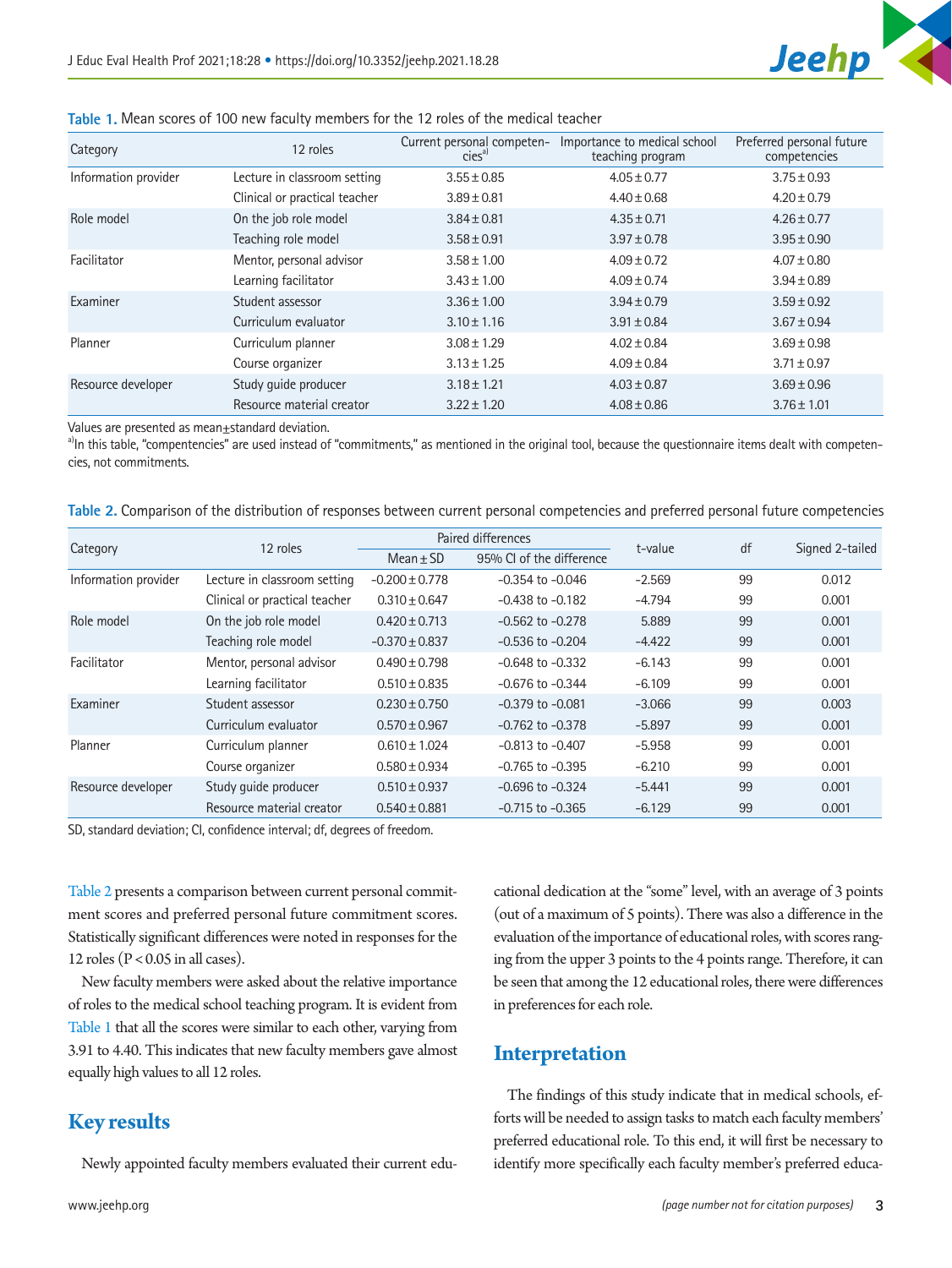

tional role before they begin teaching. Since newly appointed faculty members evaluated their current competencies as insufficient to perform their preferred educational roles, it is necessary to provide customized medical school teaching programs that would reflect each faculty member's preferences. Second, the preferred future educational competency scores were relatively high compared to the current levels of educational competencies. Therefore, while providing personalized medical school teaching programs, faculty development should be continued with a focus on competencies evaluated as insufficient among the basic 12 roles of a teacher. This means that faculty members in medical schools cannot only play their preferred educational roles; instead, since they must play various educational roles, medical school teaching programs should conduct competency development for areas where they lack competency. Third, the responses regarding the importance of the 12 roles of teachers confirmed that most of the educational roles were perceived to be important, with an average of 4 points. The highest average scores for importance were given for "clinical or practical teacher as an information provider" and "on the job role model" (4.40 and 4.35, respectively). This finding suggests that newly appointed faculty members emphasized the importance of clinical education.

#### **Limitations**

It is difficult to generalize this study's results, which are based only on a survey of newly appointed faculty members at a single medical school with a relatively small sample size. Therefore, further research at multiple institutions may also be needed for the development of teaching programs based on a better understanding of teachers' roles.

### **Conclusion**

It is essential to plan a medical school teaching program that addresses Harden and Crosby's 12 important educational roles and to provide educational opportunities to faculty members. For educational roles evaluated as more important, corresponding educational content should be included in the stage of planning a medical school teaching program. In addition, medical schools need to continue to improve their medical school teaching programs by grasping to what extent faculty members are developing educational competencies through medical school teaching programs and specifically applying them to the educational field.

### **ORCID**

Sun Kim: https://orcid.org/0000-0002-5152-9153; A Ra Cho: https://orcid.org/0000-0003-0458-5256; Chul Woon Chung: https://orcid.org/0000-0003-0873-567X

## **Authors' contributions**

Conceptualization: SK, ARC, CWC. Data curation: ARC. Formal analysis: ARC. Methodology: SK, ARC, CWC. Project administration: ARC. Visualization: ARC. Writing–original draft: SK, ARC. Writing–review & editing: SK, ARC, CWC.

## **Conflict of interest**

A Ra Cho is an associate editor and Sun Kim is a senior consultant of the *Journal of Educational Evaluation for Health Professions*; however, they were not involved in the peer reviewer selection, evaluation, or decision process of this article. Otherwise, no potential conflict of interest relevant to this article was reported.

## **Funding**

None.

## <span id="page-3-1"></span>**Data availability**

Data files are available from Harvard Dataverse: [https://doi.](https://doi.org/10.7910/DVN/EVYTJP) [org/10.7910/DVN/EVYTJP](https://doi.org/10.7910/DVN/EVYTJP) Dataset 1. Raw response data from 100 participating new faculty members of the Catholic University of Korea in 2021.

## **Acknowledgments**

None.

#### **Supplementary materials**

Data files are available from Harvard Dataverse: [https://doi.](https://doi.org/10.7910/DVN/EVYTJP) [org/10.7910/DVN/EVYTJP](https://doi.org/10.7910/DVN/EVYTJP) Supplement 1. Audio recording of the abstract.

## **References**

<span id="page-3-0"></span>1. [Ten Cate O. Competency-based postgraduate medical educa](https://doi.org/10.3205/zma001146)[tion: past, present and future. GMS J Med Educ 2017;34:Doc](https://doi.org/10.3205/zma001146) [69. https://doi.org/10.3205/zma001146](https://doi.org/10.3205/zma001146)